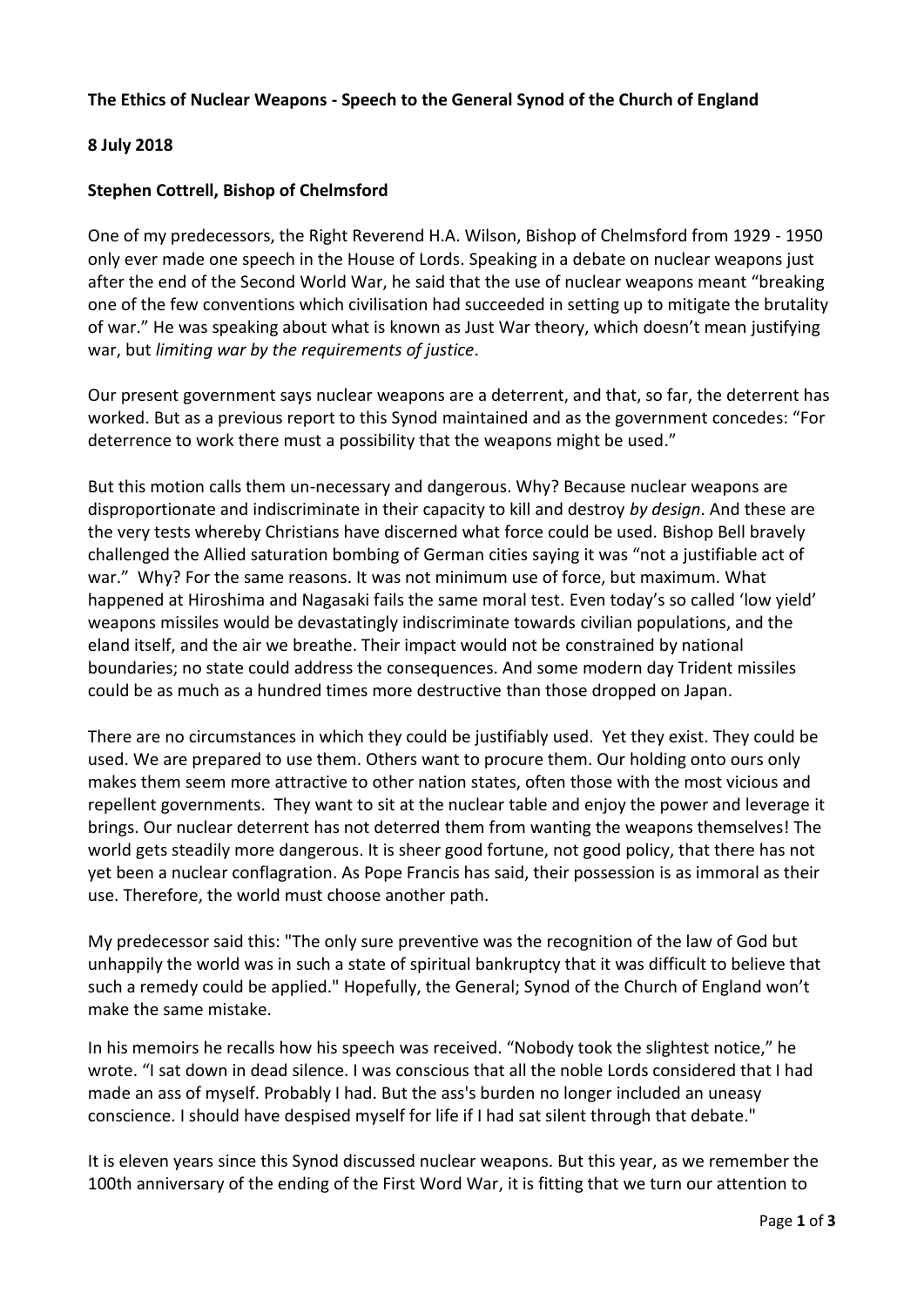this most pressing of moral issues, for if we as Christians and as the established church of this land have nothing to say about making peace, then we are failing in our moral responsibility.

But why *this* motion at *this* time? Well, first of all the issue itself is as relevant as ever. 122 states have voted to adopt the Treaty on the Prohibition of nuclear weapons, and the International Campaign to Abolish Nuclear Weapons was awarded the Nobel peace prize last year. ICAN represents the hopes of a great mass of ordinary, but organised, people rather than those who lead them. And this is against the backdrop of a world where more nations are developing nuclear weapons capability, not less. Even if Donald Trump and Kim Jong-un's agreement does lead to the denuclearisation of North Korea, and this is something we all hope and pray for, it does not change the church's responsibility to seek peace, nor lessen our particular responsibility to encourage the British government – our government - to give added momentum to its efforts to control and ultimately prohibit the possession of nuclear weapons, for any hope of a genuine piece requires their elimination.

So this motion doesn't present the Synod with a binary choice between unilateral and multilateral approaches to nuclear disarmament, but rather seeks to give fresh impetus to the whole debate and to ask our Government to tell us what its plans are. The fact that it hasn't signed the United Nations Treaty on the Prohibition of Nuclear Weapons is for many of us hugely disappointing, but its failure even to engage with the process looks like complacency. Hence we call upon her Majesty's Government to reiterate its obligations under Article 6 of the Nuclear Non-Proliferation Treaty, which it has signed, and tell us how it proposes to meet them. And what account is it taking of the overwhelming view of the non-nuclear states of the world? What does it consider is the place of nuclear weapons in a world where one of the main threats to our security is a determined fanatic getting onto an underground train with a home-made bomb in his duffle bag or driving a van onto a crowded pavement? And with the increase in cyber-crime across the world, exactly how secure are our secure systems anyway? Even some military leaders are now asking whether the huge expense of renewing Trident is relevant for the peace keeping challenges we face across the world and the security we require at home. If there is fifty? Sixty? Seventy billion pounds to spend on Trident (and let's be honest nobody really knows how much it is all going to cost) aren't their better ways of spending this money to secure our defence and to promote peace?

What we are voting for this evening is a new national debate about the retention and development of nuclear weapons.

We have reached international agreements about other indiscriminate weapons such as chemical weapons and cluster bombs. These agreements are based on established principles in International Law around the need for discrimination in conflict. So why can't we fill the gap in International Law and develop plans towards a world without nuclear weapons as well?

Then there is the question that this Synod raised back in 2007, the last time we debated this issue, namely, how can we argue that these weapons of mass destruction are vital for our security and the security of the world, that they are an effective deterrent that maintains peace, and then argue that no one else can have them for their own security.

All of us long for a world that is free of nuclear weapons. How could it be otherwise as followers of Christ? But whether our personal view is to seek unilateral or multilateral disarmament, we can all